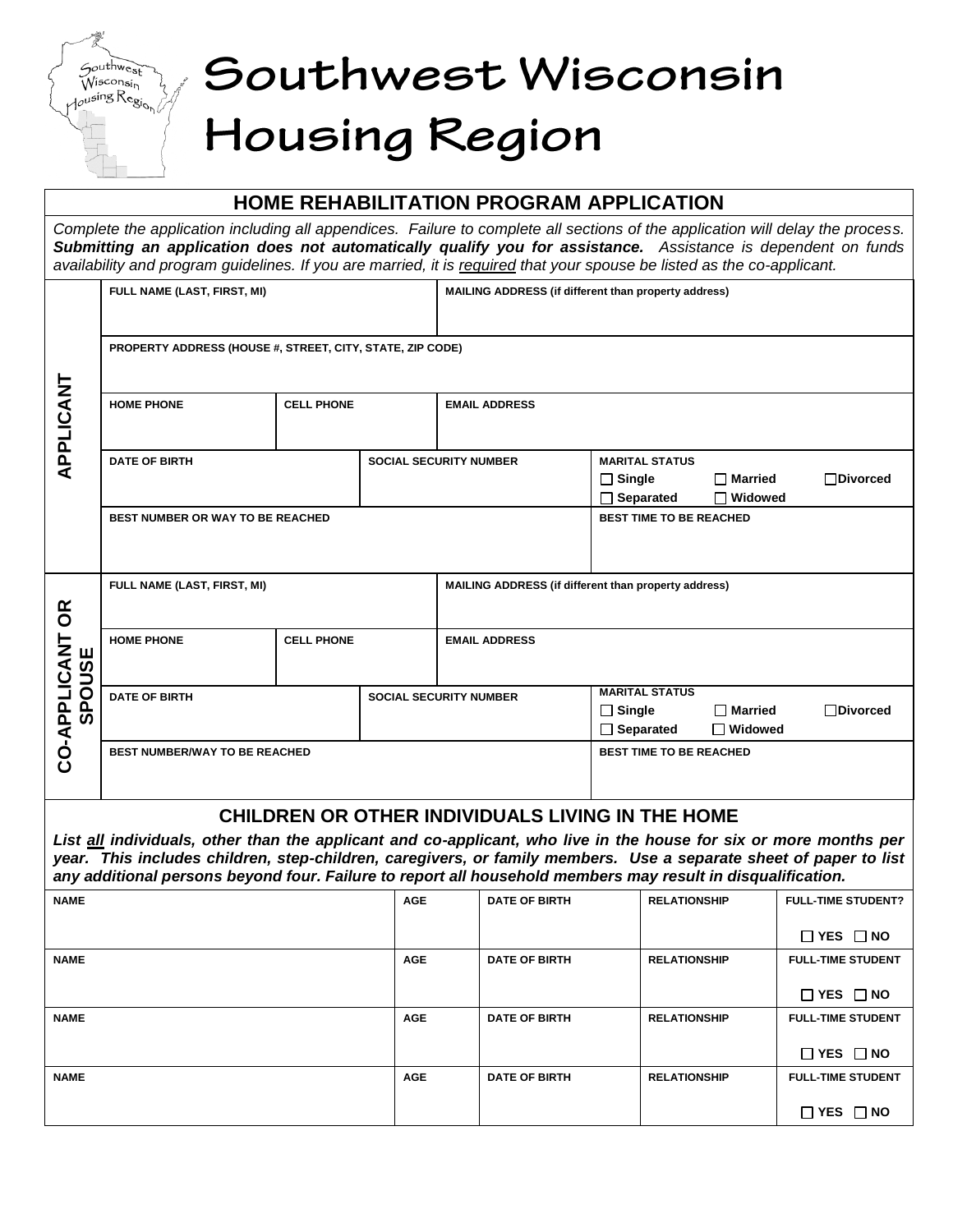#### **WISCONSIN MARITAL PROPERTY ACT CREDIT APPLICATION FORM**

In order to comply with the provisions of the Wisconsin Marital Property Act, it is necessary for you to provide the following information:<br>1. Marital Status: **Married** Unmarried Legally Separated (Date of Decree) 1. Married \_\_\_\_\_\_\_\_Unmarried \_\_\_\_\_\_Legally Separated (Date of Decree)

| .              |  |  |  |
|----------------|--|--|--|
| 2. If married: |  |  |  |

a. Spouse's name

b. Spouse's address

3. **Notice to married applicants**: No provision of a marital property agreement (including a Statutory Individual Property Agreement pursuant to s. 766.587, Wis. Stats.), a unilateral statement classifying income from separate property under s.766.59, or court decree under s.766.70 Wisconsin Statutes adversely affects the creditor unless the creditor is furnished a copy of the document prior to the credit transaction or has actual knowledge of its adverse provisions at the time the obligation is incurred.

**If you wish to have a marital property agreement, unilateral statement or court decree considered in connection with your application, you may enclose a copy of it with this form.**

### **FINANCIAL HISTORY INFORMATION**

|                                                                                        | Applicant         | <b>Co-Applicant</b>         |
|----------------------------------------------------------------------------------------|-------------------|-----------------------------|
| Are you currently a party to a lawsuit, or do you have reason to believe that you will | Yes               | □ No                        |
| become party to a lawsuit in the next 12 months?                                       | ∩ No              | Yes                         |
| Are you a United States citizen or qualified alien?                                    | <b>Yes</b><br>∣No | ⊟ No<br>Yes<br>$\mathbf{1}$ |
| Are you presently delinquent or in default on any Federal debt or any other loan       | l Yes             | ∣ No                        |
| mortgage, financial obligations, or loan guarantees?                                   | ∣ No              | Yes                         |

#### **AGREEMENTS & ACKNOWLEDGEMENTS**

The undersigned specifically acknowledge that:

#### **Loan Agreements:**

- 1. This application is being made to La Crosse County, lead county administrator for the Southwest Wisconsin Housing Region;
- 2. The property will not be used for any illegal or prohibited purpose or use;
- 3. All statements made in this application are made for the purpose of obtaining the loan/grant herein;
- 4. The property will be used as the primary residence of the applicants;
- 5. Verification or re-verification of any information contained in the application may be made at any time by La Crosse County or its agents, either directly or through a credit reporting agency, from any source named in this application, and the original copy of this application will be retained by La Crosse County, even if the loan is not awarded.
- 6. La Crosse County, its agents, successors, and assigns will rely on the information contained in the application. I have a continuing obligation to amend and/or supplement the information provided in this application if any of the material facts which I have represented herein should change.
- 7. The loan requested by this application will be secured by a mortgage or deed of trust on the property purchased with the assistance of this application;
- 8. In the event payments on the loan indicated in this application become delinquent, La Crosse County, its agents, successors, an assigns may, in additional to all their other rights and remedies, report my name and account information to a credit reporting agency;
- 9. Ownership of the loan may be transferred to successors or assigns of La Crosse County without notice to me and/or the administration of the loan account may be transferred to an agent, successor, or assign of La Crosse County without prior notice to me.
- **10.** La Crosse County, its agents, successors, and assigns make no representations or warranties, express or implied, to the Borrower(s) regarding the property, the condition of the property, or the value of the property.

#### **Certification:**

**I certify that the information provided in this application is true and correct as of the date of my signature on this application. I acknowledge my understanding that any intentional or negligent misrepresentation of the information in this application may result in civil liability and/or criminal prosecution.**

**\_\_\_\_\_\_\_\_\_\_\_\_\_\_\_\_\_\_\_\_\_\_\_\_\_\_\_\_\_\_\_\_\_\_\_\_\_\_\_ \_\_\_\_\_\_\_\_\_\_\_\_\_\_\_\_\_\_\_\_\_\_\_\_\_\_\_\_\_\_\_\_**

**\_\_\_\_\_\_\_\_\_\_\_\_\_\_\_\_\_\_\_\_\_\_\_\_\_\_\_\_\_\_\_\_\_\_\_\_\_\_\_ \_\_\_\_\_\_\_\_\_ \_\_\_\_\_\_\_\_\_\_\_\_\_\_\_\_\_\_\_\_\_\_\_\_\_\_\_\_\_\_\_\_ \_\_\_\_\_\_ Applicant Signature Date Co-Applicant Signature Date**

**Applicant Name (printed) Co-Applicant Name (printed)**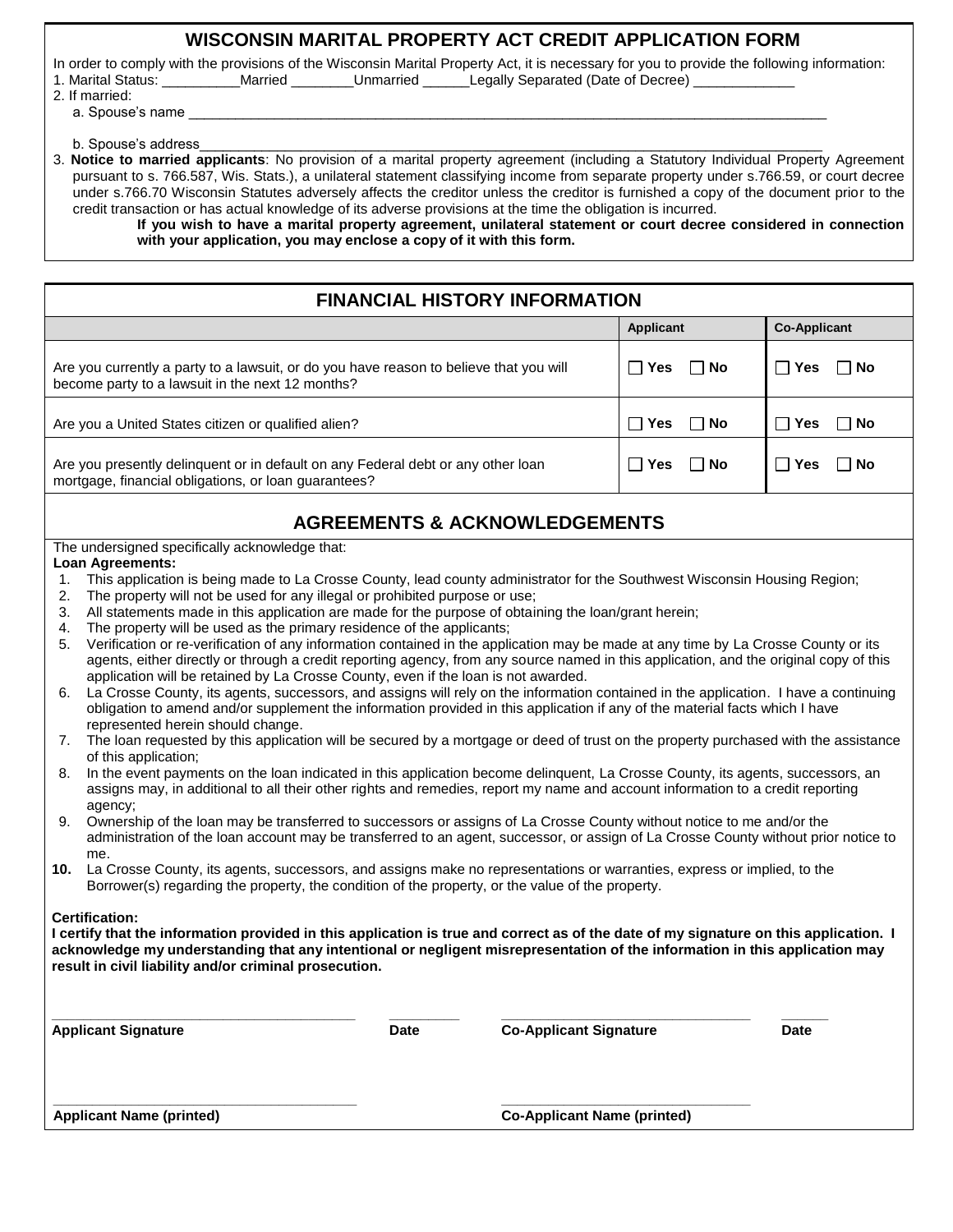## **Income Calculation Worksheet**

Г

 $\overline{\phantom{0}}$ 

| ALL income from individuals 18 and over MUST be included in the table below. Failure to provide accurate<br>information will delay and/or disqualify your application.                                                                                                                                                                                                                                                                                                                                                                                                        |            |                              |                                                                                                                                                                                                                                                |            |                       |               |          |                       |
|-------------------------------------------------------------------------------------------------------------------------------------------------------------------------------------------------------------------------------------------------------------------------------------------------------------------------------------------------------------------------------------------------------------------------------------------------------------------------------------------------------------------------------------------------------------------------------|------------|------------------------------|------------------------------------------------------------------------------------------------------------------------------------------------------------------------------------------------------------------------------------------------|------------|-----------------------|---------------|----------|-----------------------|
| <b>APPLICANT'S EMPLOYER</b>                                                                                                                                                                                                                                                                                                                                                                                                                                                                                                                                                   |            |                              | <b>EMPLOYER PHONE NUMBER</b>                                                                                                                                                                                                                   |            |                       |               |          |                       |
| <b>EMPLOYER ADDRESS</b>                                                                                                                                                                                                                                                                                                                                                                                                                                                                                                                                                       |            |                              |                                                                                                                                                                                                                                                |            |                       |               |          |                       |
| <b>CO-APPLICANT EMPLOYER</b>                                                                                                                                                                                                                                                                                                                                                                                                                                                                                                                                                  |            |                              |                                                                                                                                                                                                                                                |            | <b>EMPLOYER PHONE</b> |               |          |                       |
| <b>EMPLOYER ADDRESS</b>                                                                                                                                                                                                                                                                                                                                                                                                                                                                                                                                                       |            |                              |                                                                                                                                                                                                                                                |            |                       |               |          |                       |
| <b>INCOME TYPES:</b><br>W Wages/Salary/Tips<br>A Alimony Received<br><b>CS RECD</b> Child Support Received<br><b>C-SUPP SSI Caretaker Supplement</b><br><b>D/I</b> Dividends/Interest<br>G Gambling/Lottery/Bingo<br><b>DL</b> Disability Long Term<br><b>GR</b> General Relief<br><b>DS</b> Disability Short Term<br><b>GF</b> Gift/Donation<br>P Pensions/Annuities/IRA<br><b>GV</b> Government Relief/Disaster<br><b>SSI/SSDI</b> Social Security<br><b>LC</b> Land Contract Payment<br><b>SE</b> Self-Employment<br><b>O</b> Other<br><b>UC</b> Unemployment Compensation |            |                              | <b>R</b> Rental Income<br><b>SSI</b> Social Security Supplemental Income<br><b>SU</b> Subsidized Housing Utility Allowance<br><b>T</b> TANF/W2<br><b>TR</b> Tribal per Capita<br><b>V</b> Veterans Benefits<br><b>WK</b> Workers' Compensation |            |                       |               |          |                       |
| <b>HOUSEHOLD</b>                                                                                                                                                                                                                                                                                                                                                                                                                                                                                                                                                              |            | <b>INCOME</b><br><b>TYPE</b> | <b>INCOME</b>                                                                                                                                                                                                                                  |            | <b>INCOME</b>         | <b>INCOME</b> | 3 Month  | Staff initial<br>when |
| <b>MEMBERS NAME</b>                                                                                                                                                                                                                                                                                                                                                                                                                                                                                                                                                           |            |                              | <b>MONTH1</b>                                                                                                                                                                                                                                  |            | <b>MONTH2</b>         | <b>MONTH3</b> | Total    | verified*             |
|                                                                                                                                                                                                                                                                                                                                                                                                                                                                                                                                                                               |            |                              |                                                                                                                                                                                                                                                |            |                       |               |          |                       |
|                                                                                                                                                                                                                                                                                                                                                                                                                                                                                                                                                                               |            |                              |                                                                                                                                                                                                                                                |            |                       |               |          |                       |
|                                                                                                                                                                                                                                                                                                                                                                                                                                                                                                                                                                               |            |                              |                                                                                                                                                                                                                                                |            |                       |               |          |                       |
|                                                                                                                                                                                                                                                                                                                                                                                                                                                                                                                                                                               |            |                              |                                                                                                                                                                                                                                                |            |                       |               |          |                       |
|                                                                                                                                                                                                                                                                                                                                                                                                                                                                                                                                                                               |            |                              |                                                                                                                                                                                                                                                |            |                       |               |          |                       |
|                                                                                                                                                                                                                                                                                                                                                                                                                                                                                                                                                                               |            |                              |                                                                                                                                                                                                                                                |            |                       |               |          |                       |
|                                                                                                                                                                                                                                                                                                                                                                                                                                                                                                                                                                               |            |                              |                                                                                                                                                                                                                                                |            |                       |               |          |                       |
|                                                                                                                                                                                                                                                                                                                                                                                                                                                                                                                                                                               |            |                              |                                                                                                                                                                                                                                                |            |                       |               |          |                       |
| <b>Total 3 Month Household Income</b>                                                                                                                                                                                                                                                                                                                                                                                                                                                                                                                                         |            |                              |                                                                                                                                                                                                                                                | \$         |                       |               |          |                       |
| I certify that the above information is to be true and accurate to the best of my knowledge on the date affixed below:                                                                                                                                                                                                                                                                                                                                                                                                                                                        |            |                              |                                                                                                                                                                                                                                                |            |                       |               |          |                       |
| <b>Applicant Signature</b><br>Co-Applicant Signature<br>Date<br>Date                                                                                                                                                                                                                                                                                                                                                                                                                                                                                                          |            |                              |                                                                                                                                                                                                                                                |            |                       |               |          |                       |
| TO BE COMPLETED BY THE SOUTHWEST WISCONSIN HOUSING REGION PROGRAM STAFF ONLY                                                                                                                                                                                                                                                                                                                                                                                                                                                                                                  |            |                              |                                                                                                                                                                                                                                                |            |                       |               |          |                       |
|                                                                                                                                                                                                                                                                                                                                                                                                                                                                                                                                                                               | $\div$ 3 = |                              |                                                                                                                                                                                                                                                | $X 12 = $$ |                       |               | per year |                       |
| 3 Month Total                                                                                                                                                                                                                                                                                                                                                                                                                                                                                                                                                                 |            | Monthly Average Income       |                                                                                                                                                                                                                                                |            |                       | Annual Income |          |                       |
| <b>Review Date:</b><br><b>CMI %:</b>                                                                                                                                                                                                                                                                                                                                                                                                                                                                                                                                          |            |                              |                                                                                                                                                                                                                                                |            |                       |               |          |                       |
| Reviewed By (print):<br>Signature:                                                                                                                                                                                                                                                                                                                                                                                                                                                                                                                                            |            |                              |                                                                                                                                                                                                                                                |            |                       |               |          |                       |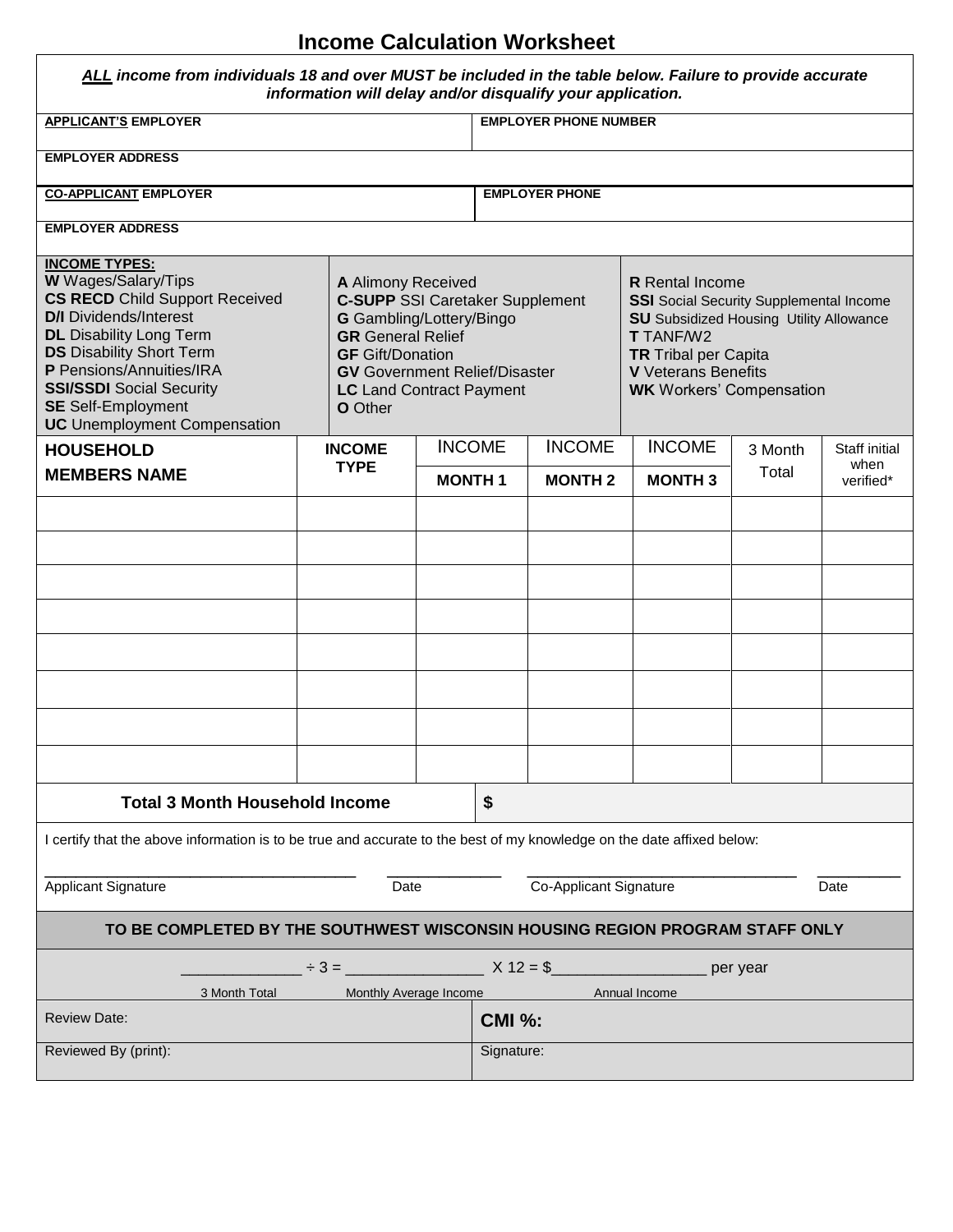# **Southwest Wisconsin Housing Region Fair Housing Act Information Form**

**Statement of Purpose:**

*The Southwest Wisconsin Housing Region requests the following information in order to monitor our compliance with equal credit opportunity, fair housing, and home mortgage disclosure laws. You are not required to furnish this information, but you are encouraged to do so.* 

*The Southwest Wisconsin Housing Region may neither discriminate on the basis of this information, nor on the basis of whether or not you choose to furnish it. Under Federal regulations the Southwest Wisconsin Housing Region is required to note race and gender on the basis of visual observation or surname even if you do not choose to supply such information.*

|                      | <b>Applicant</b> |                                                                     | <b>Co-Applicant</b> |                                                                     |  |
|----------------------|------------------|---------------------------------------------------------------------|---------------------|---------------------------------------------------------------------|--|
|                      |                  | White                                                               |                     | White                                                               |  |
|                      |                  | Asian                                                               |                     | Asian                                                               |  |
|                      |                  | <b>Black/African American</b>                                       |                     | <b>Black/African American</b>                                       |  |
|                      |                  | American Indian/Alaskan Native                                      |                     | American Indian/Alaskan Native                                      |  |
|                      |                  | Native Hawaiian/Other Pacific Islander                              |                     | Native Hawaiian/Other Pacific Islander                              |  |
| Race/National Origin |                  | American Indian/Alaskan Native &<br>White                           |                     | American Indian/Alaskan Native &<br>White                           |  |
|                      |                  | Black/African American & White                                      |                     | Black/African American & White                                      |  |
|                      |                  | American Indian/Alaskan Native and<br><b>Black/African American</b> |                     | American Indian/Alaskan Native and<br><b>Black/African American</b> |  |
|                      |                  | Other/Multi-racial                                                  |                     | Other/Multi-racial                                                  |  |
| Gender               |                  | Male                                                                |                     | Male                                                                |  |
|                      |                  | Female                                                              |                     | Female                                                              |  |
|                      |                  | Hispanic or Latino                                                  |                     | Hispanic or Latino                                                  |  |
| Ethnicity            |                  | Not Hispanic or Latino                                              |                     | Not Hispanic or Latino                                              |  |

Applicant: I do not wish to furnish this information

Co-Applicant: I do not wish to furnish this information

#### **Additional Household Questions**

| 1. Are you or anyone in your household a veteran or in the military? |                                                                                     | $\sqcap$ Yes | $\Box$ No |
|----------------------------------------------------------------------|-------------------------------------------------------------------------------------|--------------|-----------|
| 2. Are you or anyone in your household disabled?                     |                                                                                     | $\Box$ Yes   | $\Box$ No |
|                                                                      | $\Box$ Uses a walker, cane, or crutches $\Box$ Wheelchair bound $\Box$ Loss of Limb |              |           |
| Blind                                                                | $\Box$ Hearing impaired $\Box$ Mentally disabled                                    |              |           |
| If yes, please list name(s):                                         |                                                                                     |              |           |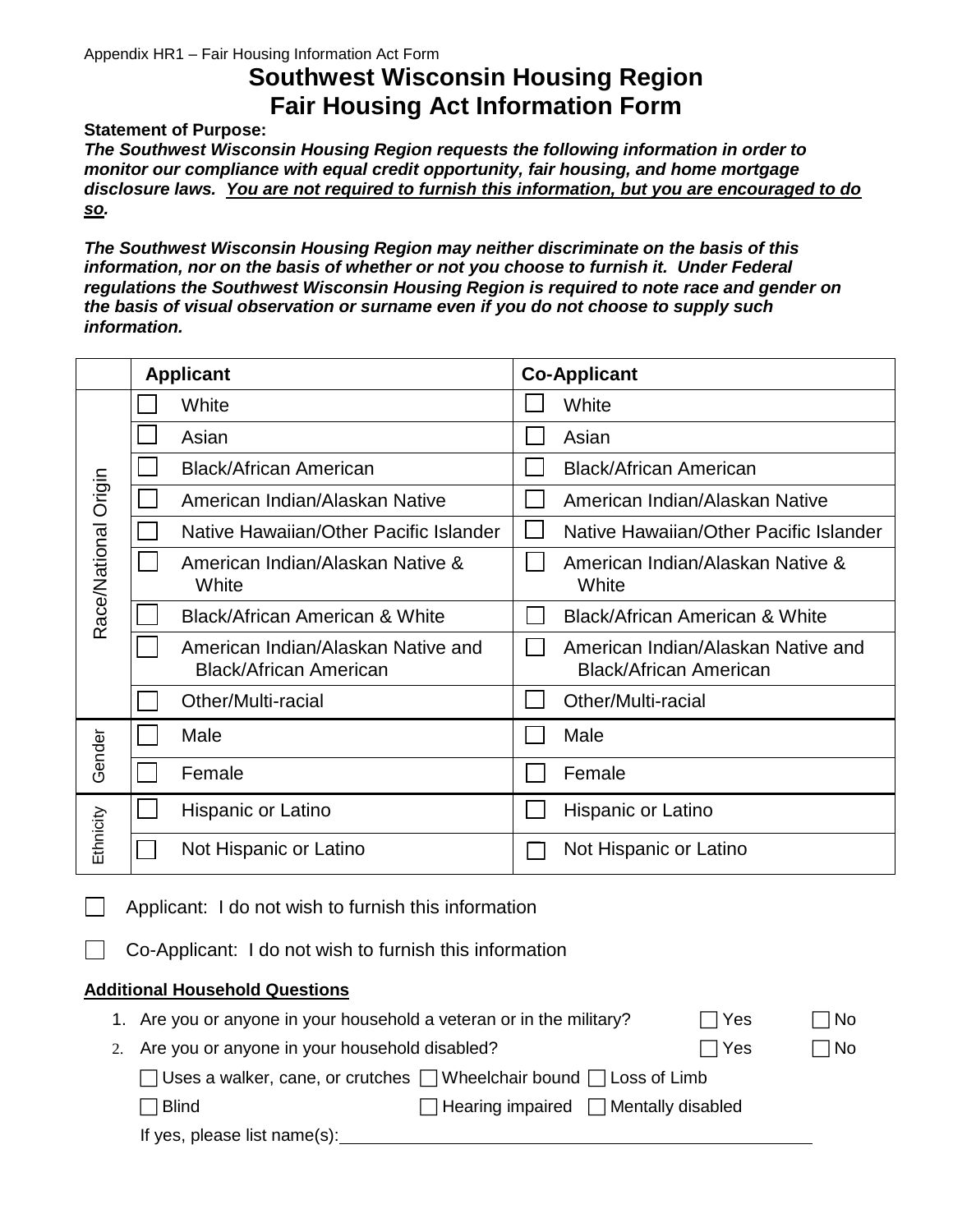# **Southwest Wisconsin Housing Region General Release of Information**

To Whom It May Concern:

I/We have applied for a loan and hereby authorize you to release to the Southwest Wisconsin Housing Region, the program administrator, the requested information listed below:

- 1. Previous and past employment history including employer, period employed, title of position, income, and hours worked.
- 2. Disability payments, social security, and pension funds.
- 3. Any information deemed necessary in connection with a consumer credit report or a real estate transaction.
- 4. Information regarding previous or current unemployment benefits received as well as the remaining benefit amount. These unemployment insurance files may be provided to and accessed by Federal Home Loan Bank of Chicago, WHEDA, HUD, Wisconsin Community Action Program, Department of Administration, The City of La Crosse Planning Department or USDA Rural Development.

This information will be for the confidential use of the Southwest Wisconsin Housing Region in determining my/our eligibility for a grant or to confirm information I/we have supplied. Please complete the attached verification request. A photo or fax copy of this document may be deemed to be the equivalent of the original and may be used as a duplicate original. The original signed release of information form will be kept on record with the Southwest Wisconsin Housing Region.

| <b>Applicant</b>              |      | <b>Co-Applicant</b>           |      |  |  |  |
|-------------------------------|------|-------------------------------|------|--|--|--|
| Last Name, First Name, MI     |      | Last Name, First Name, MI     |      |  |  |  |
| <b>Social Security Number</b> |      | <b>Social Security Number</b> |      |  |  |  |
| <b>Street Address</b>         |      | <b>Street Address</b>         |      |  |  |  |
| City, State, Zip Code         |      | City, State, Zip Code         |      |  |  |  |
| Signature                     | Date | Signature                     | Date |  |  |  |

NOTICE TO BORROWERS: the Right to Financial Privacy Act of 1978 requires this notice to you. The Department of Housing and Intergovernmental Relations/Department of Housing, Federal Housing Administration or Veterans Administration have a right of access to financial records held by financial institutions in connection with the consideration or administration of assistance to you. Financial records involving your transaction will be available to DHIR/DOH, FHA, or VA without further notice or authorization but will not be disclosed or released by this institution to another government agency without your consent except as required by law.

NOTICE TO BORROWERS: You are not required to provide the Southwest Wisconsin Housing Region or any of its agents, officers, or employees with your social security number. Failure to provide your social security number may limit your participation in programs or make you ineligible for programs.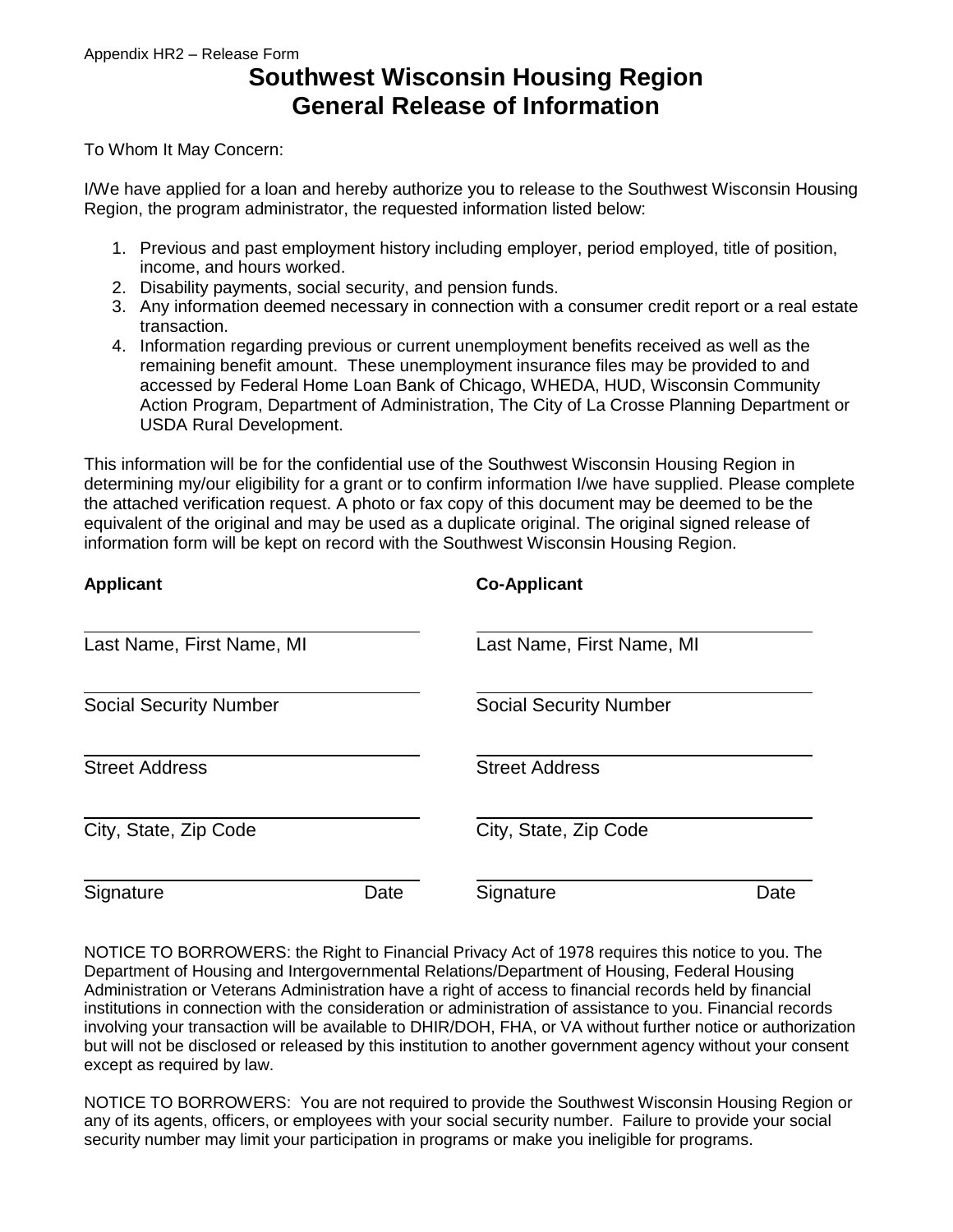# **Southwest Wisconsin Housing Region Home Rehabilitation Request**

#### **HOUSEHOLD REPAIR QUESTIONS**

| Approximate age of your property                                                                    |                              |                  |
|-----------------------------------------------------------------------------------------------------|------------------------------|------------------|
| Number of years at this address                                                                     |                              |                  |
| Name of your Homeowners Insurance<br>company                                                        |                              |                  |
| Number of legal bedrooms (include those not currently being used as bedrooms)                       |                              |                  |
| Do you have pets?                                                                                   | $\Box$ Yes                   | $\Box$ No        |
| If yes, how many and what kind?                                                                     |                              |                  |
| Is your home historic, or could it be considered historic?                                          | Yes<br>$\Box$                | $\Box$ No        |
| Is your home currently owned under a land contract or lease to purchase agreement?                  | l I Yes                      | l I No           |
| Is your home located in a 100 year floodplain?                                                      | $\Box$ Yes                   | $\Box$ No        |
| Is your home located along a riverbank?                                                             | $\Box$ Yes                   | $\Box$ No        |
| Is your home adjacent to a site of a chemical spill, SUPERFUND site, or radioactive materials?      | $\Box$ Yes                   | l INo            |
| Is your home located within 1,000 feet of an interstate or US highway?                              | $\Box$ Yes                   | $\Box$ No        |
| Is your home located in a wetland area?                                                             | ∏ Yes                        | $\Box$ No        |
| Are there any endangered species (plants or animals) on your property to your knowledge?            | ヿ Yes                        | $\Box$ No        |
| Is your property located next to a factory or other industrial site that could create an explosion? | $\Box$ Yes                   | $\Box$ No        |
| Please list the name of the company who hauls your garbage:                                         |                              |                  |
| Please list the name of the landfill where your garbage is hauled to:                               |                              |                  |
| (You can obtain this information by calling your garbage hauler)                                    |                              |                  |
| Is your source of water a private well or municipal?                                                | Private Well<br>$\mathsf{L}$ | $\Box$ Municipal |
| Is your home in a residentially zoned area?                                                         | $\Box$ Yes                   | $\Box$ No        |
| Are you still making payments on your home (mortgage payments)?                                     | $\Box$ Yes                   | ∏ No             |
| If yes, what is your payment per month?                                                             | \$                           |                  |
| If yes, what is your current mortgage balance?                                                      | \$                           |                  |
| Are you working with another organization to address any of the repairs on your home?               | $\Box$ Yes                   | $\Box$ No        |
| If yes, what Organization?                                                                          |                              |                  |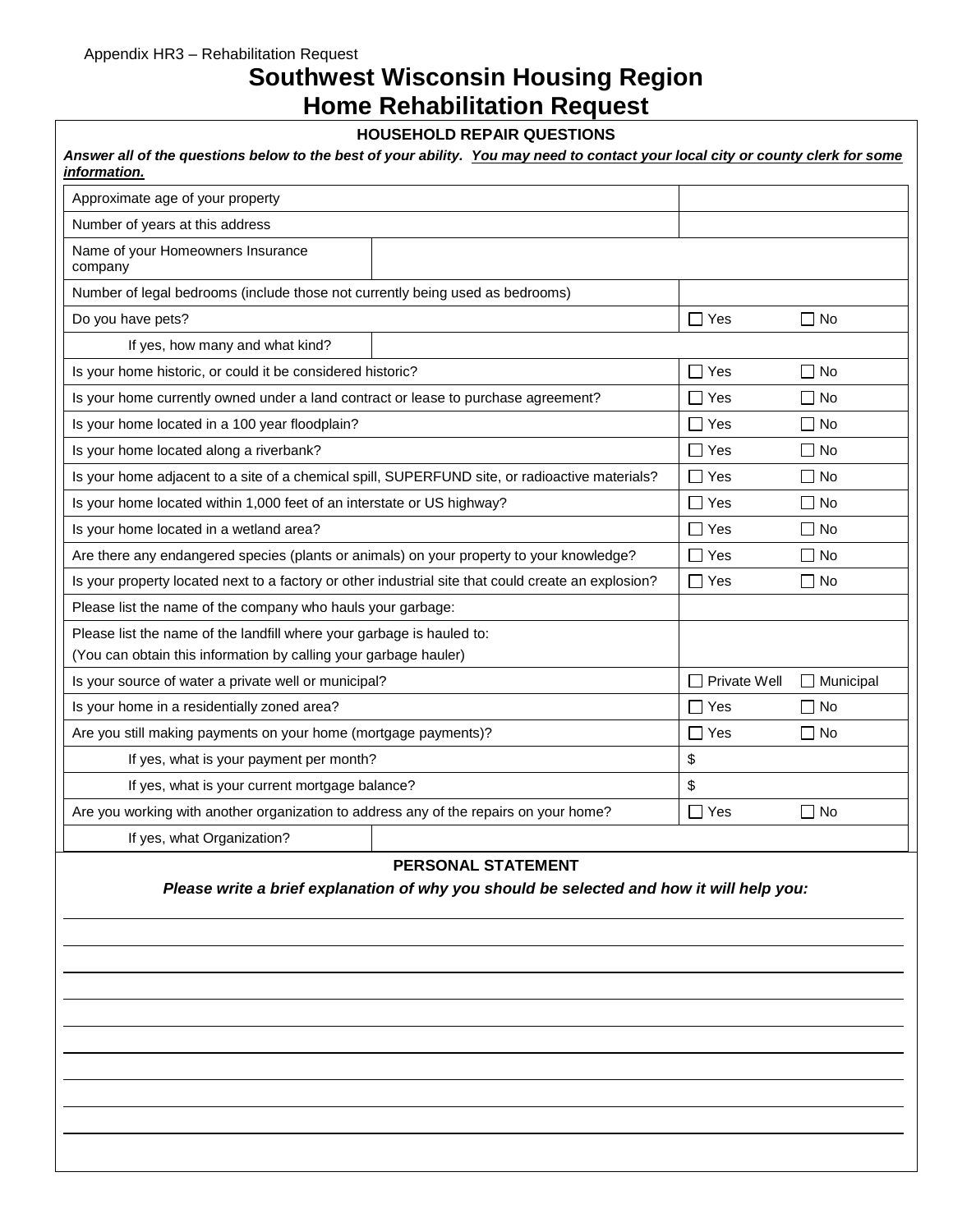# **DESIRED REHABILITATION / HOME MODIFICATIONS**

*Briefly describe the type of work feel is necessary for your home. Attach a separate piece of paper if there is not enough space to list all repairs. Remember that the items below will be considered for assistance, but the final decision on what work can be done with our time and financial resources will be made at the discretion of the lead housing agency.* 

| <b>Area of Repair</b>                                                                                                                         | <b>Description</b> |
|-----------------------------------------------------------------------------------------------------------------------------------------------|--------------------|
| <b>Accessibility Modification</b>                                                                                                             |                    |
|                                                                                                                                               |                    |
| Examples: Wheelchair ramp, bathroom grab bars,<br>accessible shower stall, etc.                                                               |                    |
| <b>Carpentry Repairs</b>                                                                                                                      |                    |
| Describe problems with doors, floors, porches, steps,<br>walls, ceilings, etc. Indicate places in house needing<br>repair.                    |                    |
| <b>Electrical Repairs</b>                                                                                                                     |                    |
| List rooms where wall outlets, switches, and/or light<br>fixtures do not work. List areas where electrical may be<br>dangerous.               |                    |
| <b>Plumbing Repairs</b>                                                                                                                       |                    |
| Describe sink, tub, toilet, or other plumbing leaks<br>and/or concerns.                                                                       |                    |
| <b>Roofing Repairs</b>                                                                                                                        |                    |
| Describe where the roof leaks.<br>Is it shingles? Plastic? Metal? Describe condition.<br>Include any soffit, fascia or gutter repairs needed. |                    |
| <b>Doors and Windows</b>                                                                                                                      |                    |
| Describe repairs required, including glass, frames,<br>weather-stripping, etc.                                                                |                    |
| Please list the number of windows, doors, etc. you seek<br>to be repaired/replaced.                                                           |                    |
| <b>Exterior Repairs</b>                                                                                                                       |                    |
| Describe exterior touch ups desired, including exterior<br>painting, small exterior repairs, siding replacement, etc.                         |                    |
| <b>Other Repairs</b>                                                                                                                          |                    |
|                                                                                                                                               |                    |
| Please list all other repairs not listed above.                                                                                               |                    |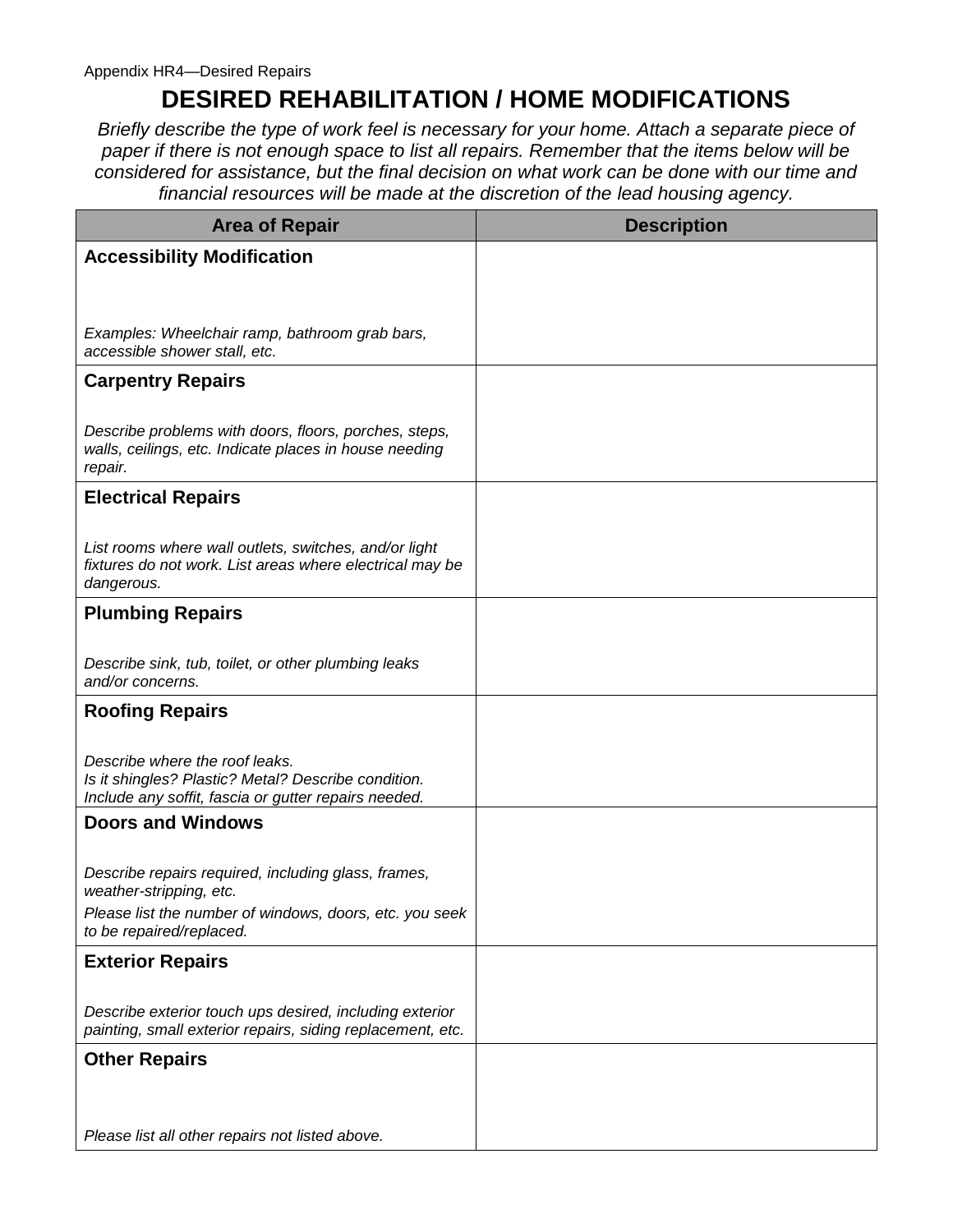# **Southwest Wisconsin Housing Region Household Financial Relationships Disclosure**

| <b>Applicant Name</b> |                                                                                                                                                                                                                                                     | Date |    |  |  |  |
|-----------------------|-----------------------------------------------------------------------------------------------------------------------------------------------------------------------------------------------------------------------------------------------------|------|----|--|--|--|
|                       | The Southwest Wisconsin Housing Region must consider all income earned by<br>residents of the household. Please complete this questionnaire. Providing false<br>information may be cause for disqualification from the program.                     |      |    |  |  |  |
|                       | 1. Are you married?<br>For purposes of this question, if you were married and do not have a<br>final divorce decree you are still considered married under the<br>provisions of the Southwest Wisconsin Housing Region's programs.                  | Yes  | No |  |  |  |
|                       | 2. Does anyone, age 18 or over, live in your household with<br>you?<br>If someone you consider a "significant other" is living with you now, that<br>person must be listed below. Also include any children, age 18 and<br>over, who live with you. | Yes  | No |  |  |  |
|                       | Place additional names on the back of this form                                                                                                                                                                                                     |      |    |  |  |  |

Failing to completely disclose all income-earning household members is one of the top reasons for disqualification from the Southwest Wisconsin Housing Region's home rehabilitation programs. Failure to disclose all individuals can place you at risk to lose earnest money and/or face additional financial penalties.

#### Statement of Understanding

I hereby state that the above information is true and accurate to the best of my knowledge. I understand that failure to disclose household members and/or to provide accurate marriage status information may place me at jeopardy of losing funding, may cause me to incur fees, and may place me at risk for immediate repayment of any assistance I may receive. I further agree to not hold the Southwest Wisconsin Housing Region, its officers, employees, or assigns responsible for any financial or other loss that I incur by providing false information.

\_\_\_\_\_\_\_\_\_\_\_\_\_\_\_\_\_\_\_\_\_\_\_\_\_\_\_\_\_\_\_\_\_\_\_\_\_\_\_\_\_\_ \_\_\_\_\_\_\_\_\_\_\_\_\_\_\_\_\_\_\_\_\_\_\_

Applicant Signature Date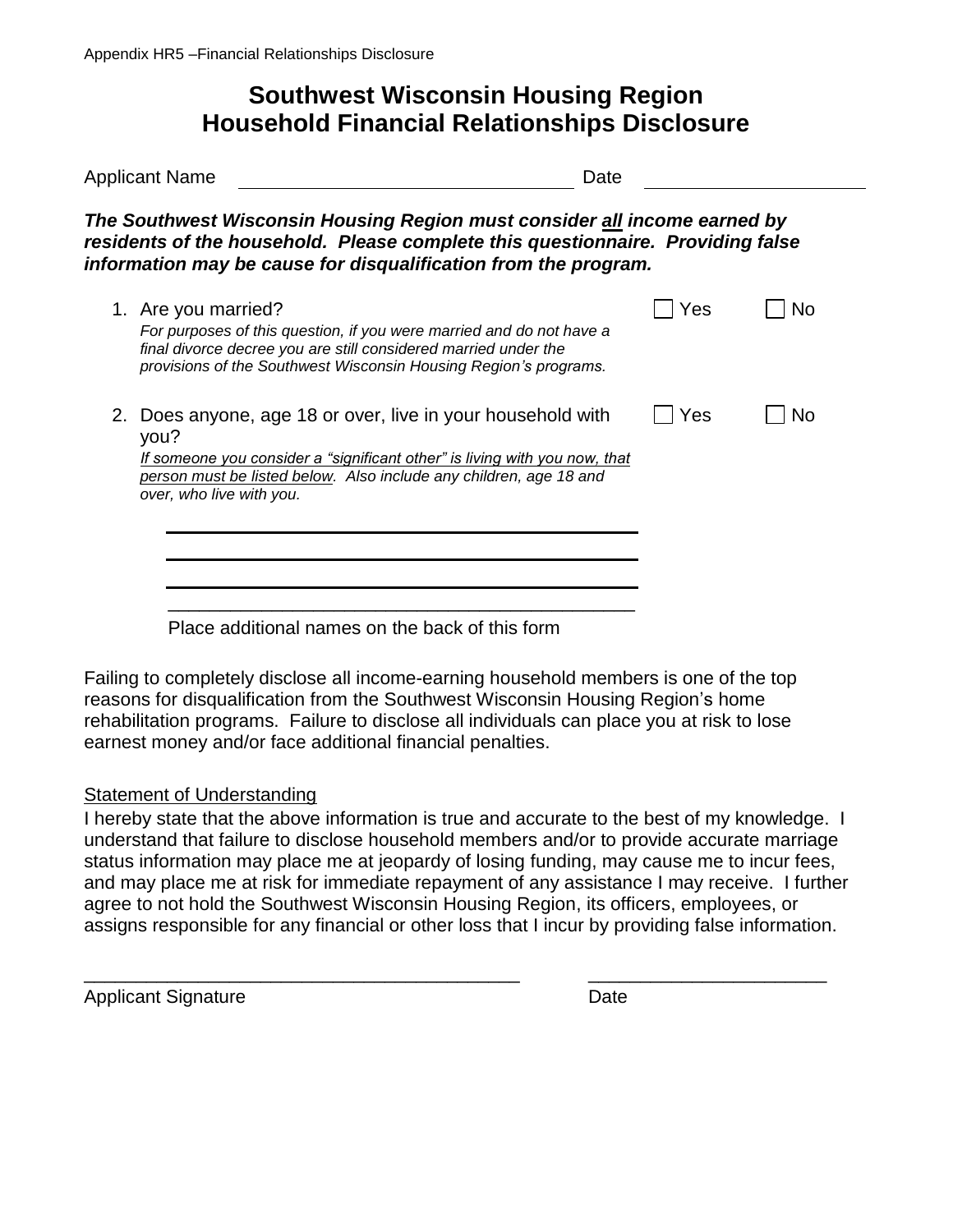# **Southwest Wisconsin Housing Region Privacy & Disclosure Notice**

We may collect non-public personal information about you from the following sources:

- Information that you provide to us, such as on applications or other forms;
- $\blacksquare$  Information about your transaction with us or others; and
- Information from others, such as credit bureaus, real estate appraisers and employers

We do not disclose any non-public personal information about you to anyone, except as permitted by law.

To maintain security of customer information, we restrict access to your personal and account information to persons who need to know that information to provide you products or services. We maintain physical, electronic and procedural safeguards that comply with federal standards to guard your non-public personal information.

If you decide to close your account(s) or become an inactive customer, we will adhere to the privacy policies and practices as described in this notice.

The Southwest Wisconsin Housing Region provides Home Improvement and Rehabilitation Counseling, Mortgage Default and Delinquency Counseling, Pre-purchase Counseling, Services for Homeless Counseling, and Pre-purchase Homebuyer Education Workshops. You are not obligated to receive, purchase, or utilize any other services offered by Southwest Wisconsin Housing Region in order to receive housing counseling services.

#### ACKNOWLEDGMENT OF RECEIPT OF NOTICE

Each of the undersigned hereby acknowledges the receipt of completed copies of the Privacy Notice.

Applicant Signature **Date** 

 $\overline{a}$ 

 $\overline{a}$ Co-Applicant Signature Date Date Date